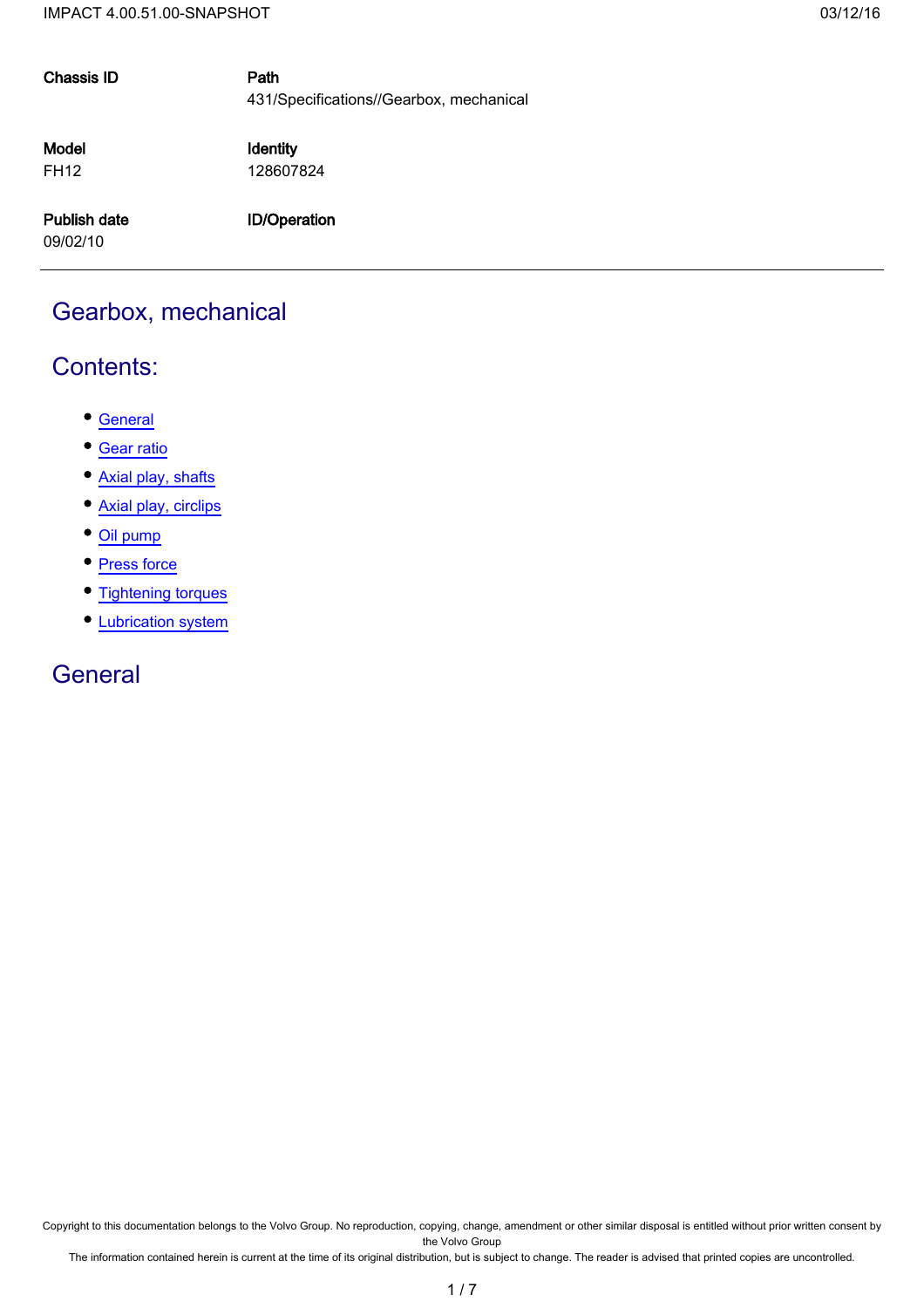



| Manufacturer       | Volvo                              |   |  |  |  |  |
|--------------------|------------------------------------|---|--|--|--|--|
| <b>Type</b>        | VT2014, VT2014OD, VT2514, VT2514OD |   |  |  |  |  |
| No. of gears       | Forwards<br>14                     |   |  |  |  |  |
|                    | Reverse                            | 4 |  |  |  |  |
| Weight without oil | 330 kg                             |   |  |  |  |  |

## Gear ratio

| Gears | VT2014/VT2514 | VT2014OD/VT2514OD |
|-------|---------------|-------------------|
| 6HS   | 1:1           | 0.80:1            |
| 6LS   | 1.25:1        | 1:1               |
| 5HS   | 1.53:1        | 1.23:1            |
| 5LS   | 1.91:1        | 1.53:1            |
| 4HS   | 2.38:1        | 1.91:1            |
| 4LS   | 2.97:1        | 2.38:1            |
| 3HS   | 3.75:1        | 3.00:1            |
| 3LS   | 4.68:1        | 3.75:1            |
| 2HS   | 5.74:1        | 4.60:1            |
| 2LS   | 7.16:1        | 5.74:1            |
| 1HS   | 8.92:1        | 7.15:1            |
| 1LS   | 11.13:1       | 8.92:1            |

Copyright to this documentation belongs to the Volvo Group. No reproduction, copying, change, amendment or other similar disposal is entitled without prior written consent by the Volvo Group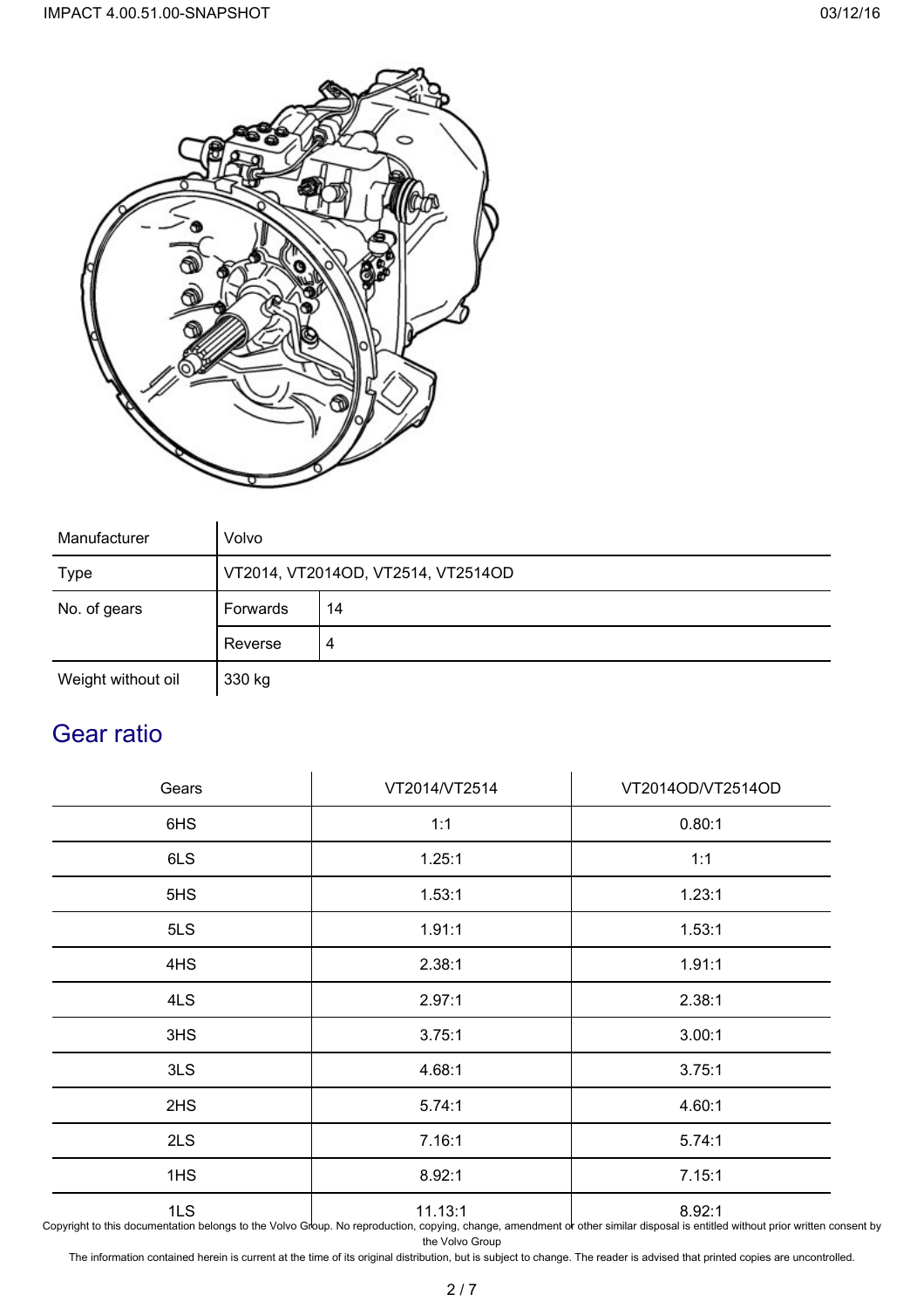| <b>CHS</b>   | 13.51:1 | 10.83:1 |
|--------------|---------|---------|
| <b>CLS</b>   | 16.86:1 | 13.51:1 |
| <b>RHRHS</b> | 3.22:1  | 2.58:1  |
| <b>RHRLS</b> | 4.02:1  | 3.22:1  |
| <b>RLRLS</b> | 12.09:1 | 9.69:1  |
| <b>RLRLS</b> | 15.06:1 | 12.09:1 |

# Axial play, shafts

| Main shaft   | $0.10 - 0.18$ mm |  |
|--------------|------------------|--|
| Countershaft | $0.10 - 0.18$ mm |  |

# Axial play, circlips

| Input shaft                | max. 0.05 mm   |
|----------------------------|----------------|
| Countershaft               | $max. 0.10$ mm |
| Main shaft (1st/2nd sync.) | max. 0.10 mm   |
| Output shaft               | $max. 0.10$ mm |

# Oil pump

Copyright to this documentation belongs to the Volvo Group. No reproduction, copying, change, amendment or other similar disposal is entitled without prior written consent by the Volvo Group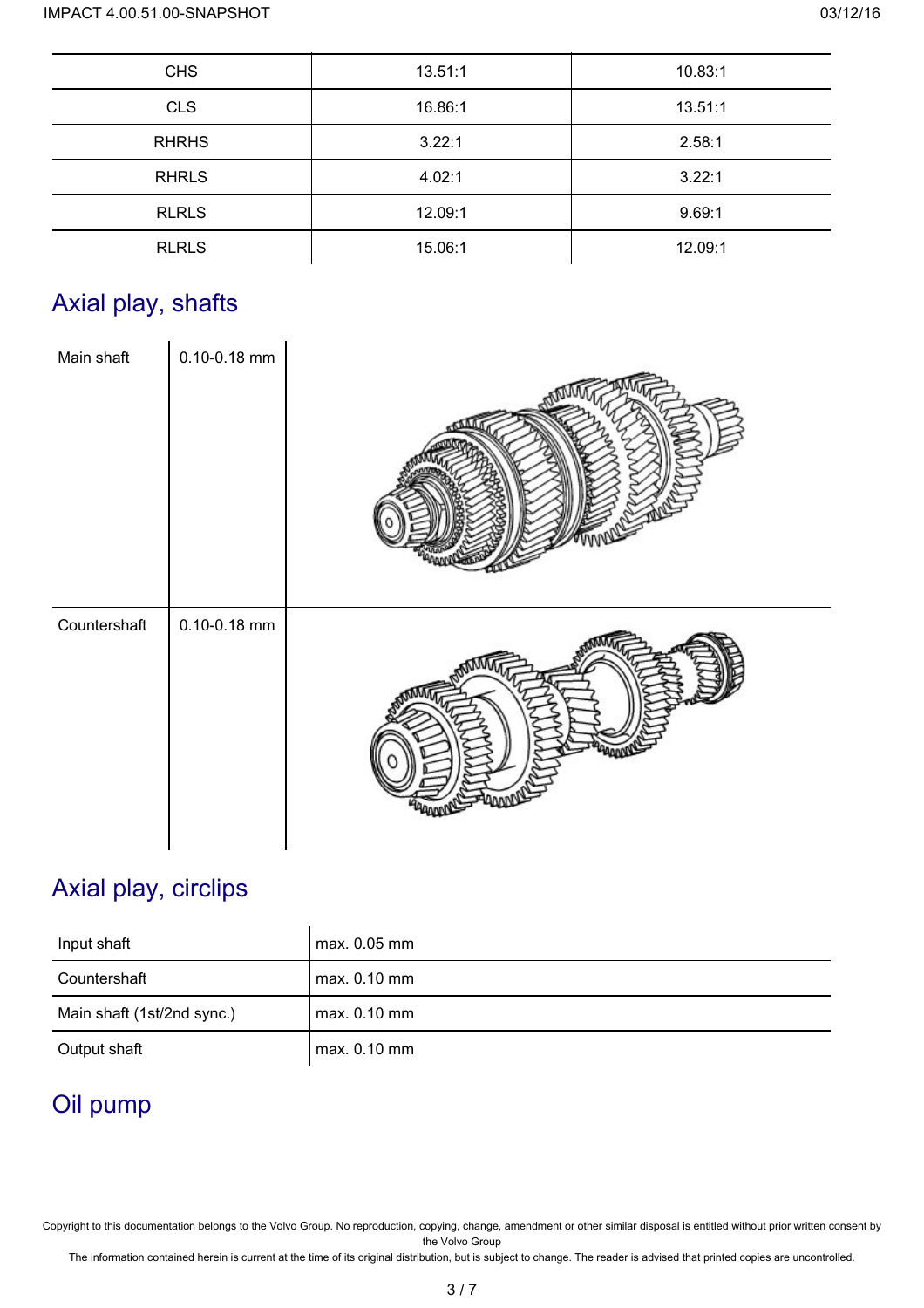

| Axial clearance                    | $max. 0.20$ mm                 |         |  |  |
|------------------------------------|--------------------------------|---------|--|--|
| Clearance between pump<br>elements | max. 0.20 mm                   |         |  |  |
| Overflow valve 1                   | Spring length,<br>uncompressed | 28.3 mm |  |  |
| Overflow valve 2                   | Spring length,<br>uncompressed | 68.8 mm |  |  |

## Press force

|              |                        | Min<br>(tons) | Max<br>(tons)   | Note                                     |
|--------------|------------------------|---------------|-----------------|------------------------------------------|
| Input shaft  | Bearing, inner<br>race |               | 5               |                                          |
| Main shaft   | Bearing, inner<br>race |               | 5               |                                          |
|              | All control sleeves    | 2.5           | 20              |                                          |
|              | Sun wheel              | 1             | 10 <sup>°</sup> | Part no. aligned towards rear of gearbox |
| Countershaft | Bearing, inner<br>race |               | 5               |                                          |
|              | Both gear wheels       | 20            | 40              |                                          |
| Output shaft | Flange                 | 1             | 12 <sup>2</sup> |                                          |
| Main housing | Reverse gear           |               | 4               |                                          |

# Tightening torques

#### Main gearbox

Copyright to this documentation belongs to the Volvo Group. No reproduction, copying, change, amendment or other similar disposal is entitled without prior written consent by the Volvo Group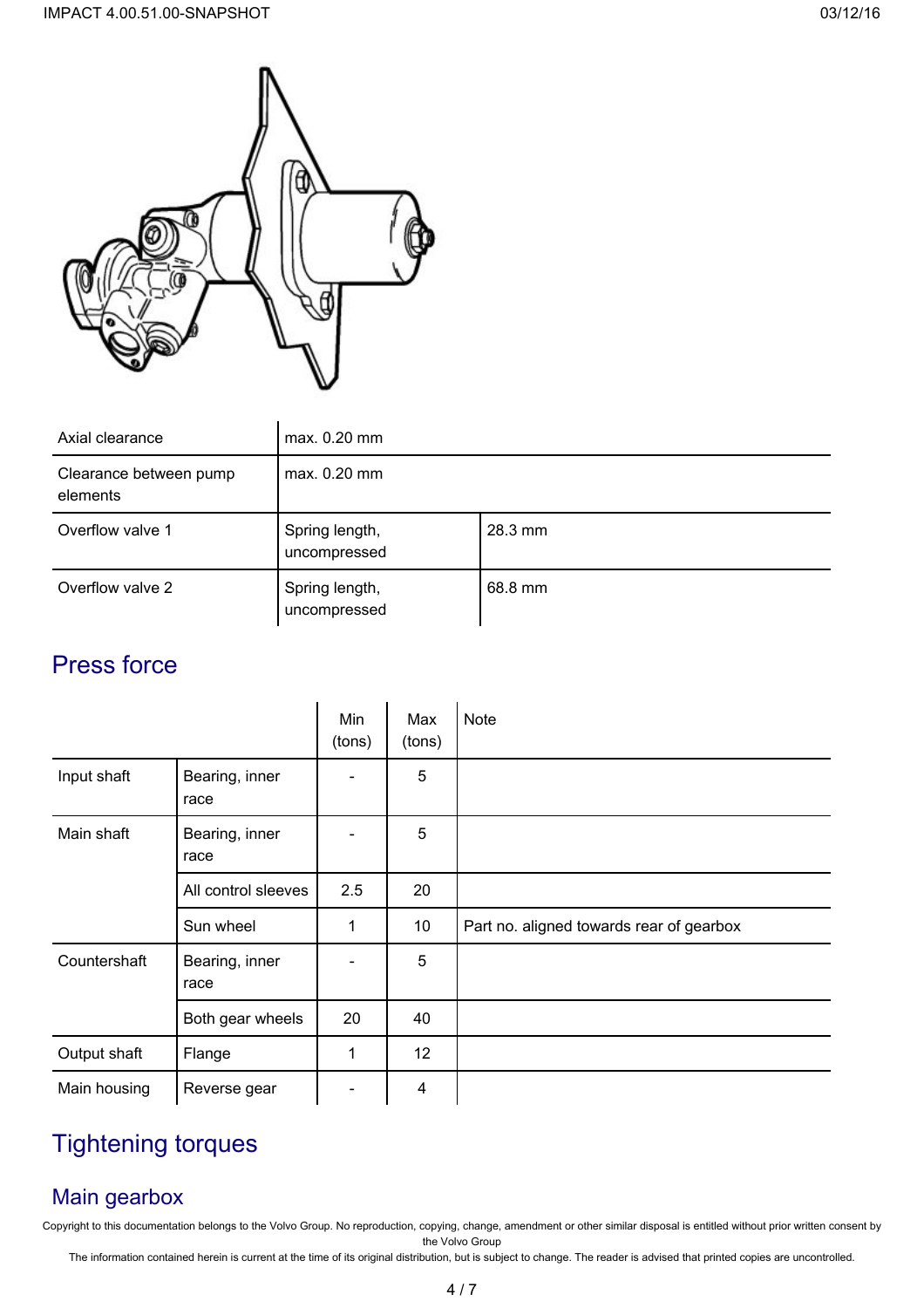|                                      |                            | Thread          | Nm               | kpm          | Note                                                     |
|--------------------------------------|----------------------------|-----------------|------------------|--------------|----------------------------------------------------------|
| Plug, oil drain                      |                            | M26x1.5         | 35±5             | $3.5 + 0.5$  |                                                          |
|                                      | Bleeder nipple, oil filler | M26X1.5         |                  |              | Min 2 turns, 45° upwards                                 |
| Clutch housing - main<br>housing     |                            | M16             | 200±25           | 20±2.5       |                                                          |
| housing                              | Main housing - range       | M12             | 75±10            | 7.5±1        |                                                          |
|                                      | Oil pump - main housing    | M10             | 40±5             | $4\pm0.5$    | Screws with countersunk heads must be<br>tightened first |
| Cover                                | Input shaft                | M10             | 40±5             | $4\pm0.5$    | Tighten alternately.                                     |
|                                      | Main shaft                 | M <sub>10</sub> | 40±5             | 4±0.5        | Tighten alternately.                                     |
|                                      | Countershaft               | M <sub>10</sub> | 40±5             | 4±0.5        | Tighten alternately.                                     |
|                                      | Stud, clutch housing       | M8              | 8±1.5            | $0.8 + 0.15$ |                                                          |
| retainer                             | Attaching washers, fork    | M10             | 40±5             | 4±0.5        |                                                          |
| Screw, release fork                  |                            | M14             | 120<br>$+20/-10$ | $12 + 2/-1$  |                                                          |
| Oil level glass                      |                            | M26x1.5         | 35±5             | $3.5 + 0.5$  | Should not normally be undone.                           |
| Nut, main shaft                      |                            | M60x2           | 400±25           | 40±2.5       | Locked with centrepunch mark in groove on<br>shaft.      |
| Oil distribution pipe                |                            | M32x1.5         | 250±30           | 25±3         |                                                          |
| Anchorage, suction pipe              |                            | M10             | 40±5             | 4±0.5        |                                                          |
| Flange, suction pipe                 |                            | M8              | 20±3             | 2±0.3        |                                                          |
| Plug, hole for<br>temperature sensor |                            | M16x1.5         | 16±2             | $1.6 + 0.2$  |                                                          |
| Temperature sensor                   |                            | M16x1.5         | 18±2             | $1.8 + 0.2$  |                                                          |

## Control housing

|                                      | Thread  | Nm     | kpm           | Note                                                                                                                                                                                                                       |
|--------------------------------------|---------|--------|---------------|----------------------------------------------------------------------------------------------------------------------------------------------------------------------------------------------------------------------------|
| Control housing - main<br>housing    | M12     | 75±10  | $7.5 + 1$     |                                                                                                                                                                                                                            |
| Inhibitor valve                      | M6      | 10±1.5 | 1±0.15        |                                                                                                                                                                                                                            |
| Latch cylinder                       | M6      | 10±1.5 | 1±0.15        |                                                                                                                                                                                                                            |
| Gear position<br>detent/Reverse lock | M18x1.5 | 40±4   | $4\pm0.4$     | Shim with 0.05-0.10 mm clearance to cam in<br>control housing.                                                                                                                                                             |
| Plug                                 | M18x1.5 | 25±5   | $2.5 \pm 0.5$ |                                                                                                                                                                                                                            |
|                                      |         |        |               | Reverse light contact M18x1.5 40±5 410.5<br>Copyright to this documentation belongs to the Volvo Group. No reproduction, copying, change, amendment or other similar disposal is entitled without prior written consent by |

the Volvo Group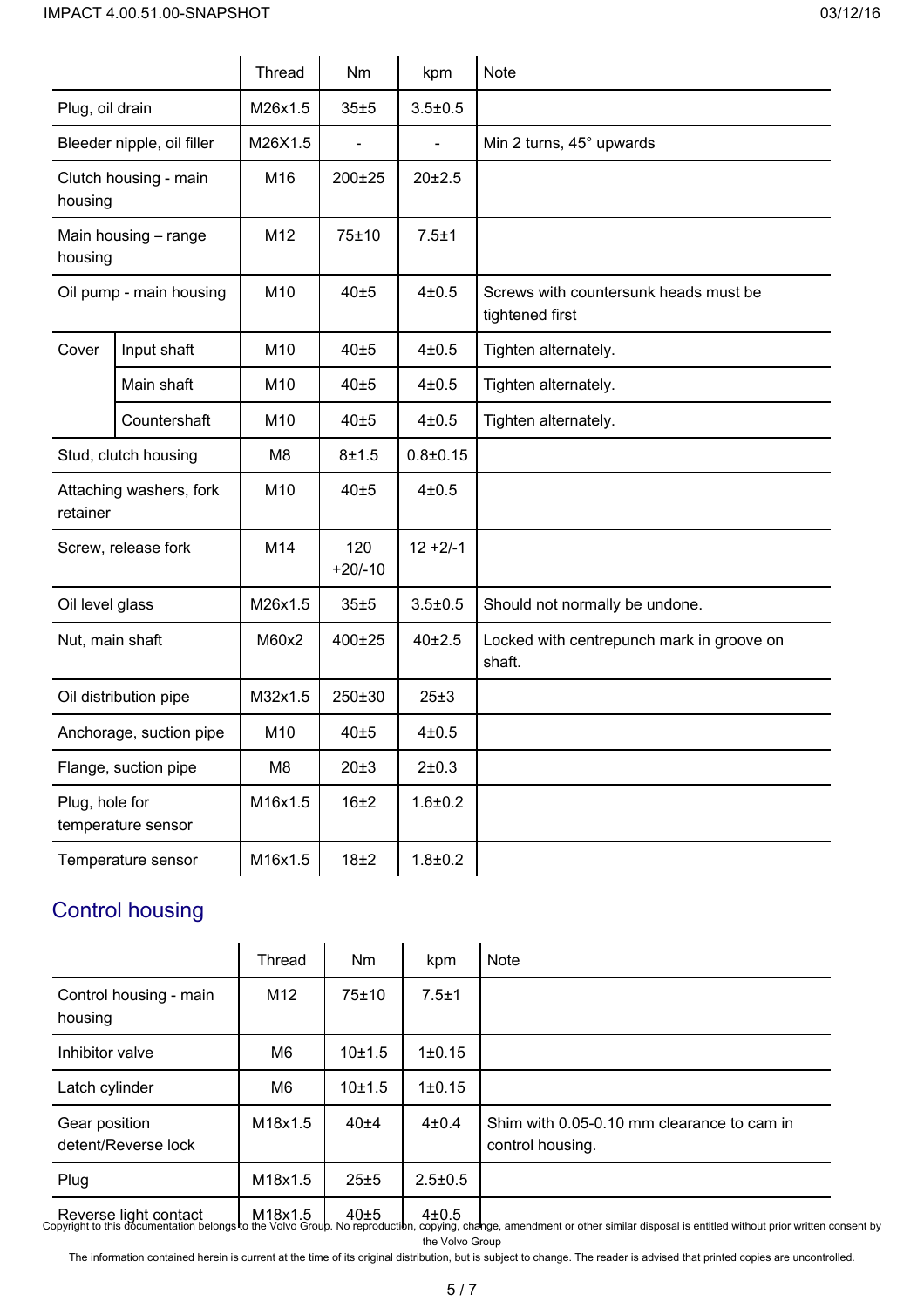| Screw, solenoid  | M6              | 10±1.5 | 1±0.15        |  |
|------------------|-----------------|--------|---------------|--|
| Screw (adjuster) | M <sub>10</sub> | 25±5   | $2.5 \pm 0.5$ |  |

#### Range gear

|                                   | Thread  | Nm                | kpm            | Note                                                                   |
|-----------------------------------|---------|-------------------|----------------|------------------------------------------------------------------------|
| Inhibitor valve                   | M8      | 20±3              | 2±0.3          |                                                                        |
| Screw for piston                  | M10     | 40±5              | 4±0.5          |                                                                        |
| Lock screw for<br>selector fork   | M16x1   | 75±7              | $7.5 + 0.7$    | Locked by rivetting in groove.                                         |
| Cover (power take<br>off)         | M12     | 40±5              | $4\pm0.5$      |                                                                        |
| Vehicle speed<br>sensor           | M18x1.5 | 25±5              | $2.5 \pm 0.5$  |                                                                        |
| Nut, companion<br>flange          | M60x2   | 400<br>$+150/-50$ | 40<br>$+15/-5$ | Locked by rivetting in groove.                                         |
| Range cylinder -<br>range housing | M10     | 40±5              | $4\pm0.5$      | Tighten alternately.                                                   |
| Cover for range<br>cylinder       | M10     | 40±5              | $4\pm0.5$      | Front/rear                                                             |
| Oil filter housing                | M10     | 15±1,5            | $1,5\pm0.15$   | First<br>2<br>tightening /<br>Use new<br>screws.                       |
|                                   |         | 40±5              | $4\pm0.5$      | Second<br>tightening<br>−<br>To be tightened in the order shown in the |
|                                   |         |                   |                | illustration.                                                          |
| Plug, oil filter cover            | M12x1.5 | 16±2              | $1.6 + 0.2$    |                                                                        |
| Oil cooler, nuts                  | M22     | 55±6              | $5.5 \pm 0.6$  |                                                                        |

### Split gear

|                                               | Thread | Nm   | kpm   | Note                 |
|-----------------------------------------------|--------|------|-------|----------------------|
| Splitter control cylinder -<br>clutch housing | M10    | 40±5 | 4±0.5 | Tighten alternately. |
|                                               |        |      |       |                      |

Copyright to this documentation belongs to the Volvo Group. No reproduction, copying, change, amendment or other similar disposal is entitled without prior written consent by the Volvo Group